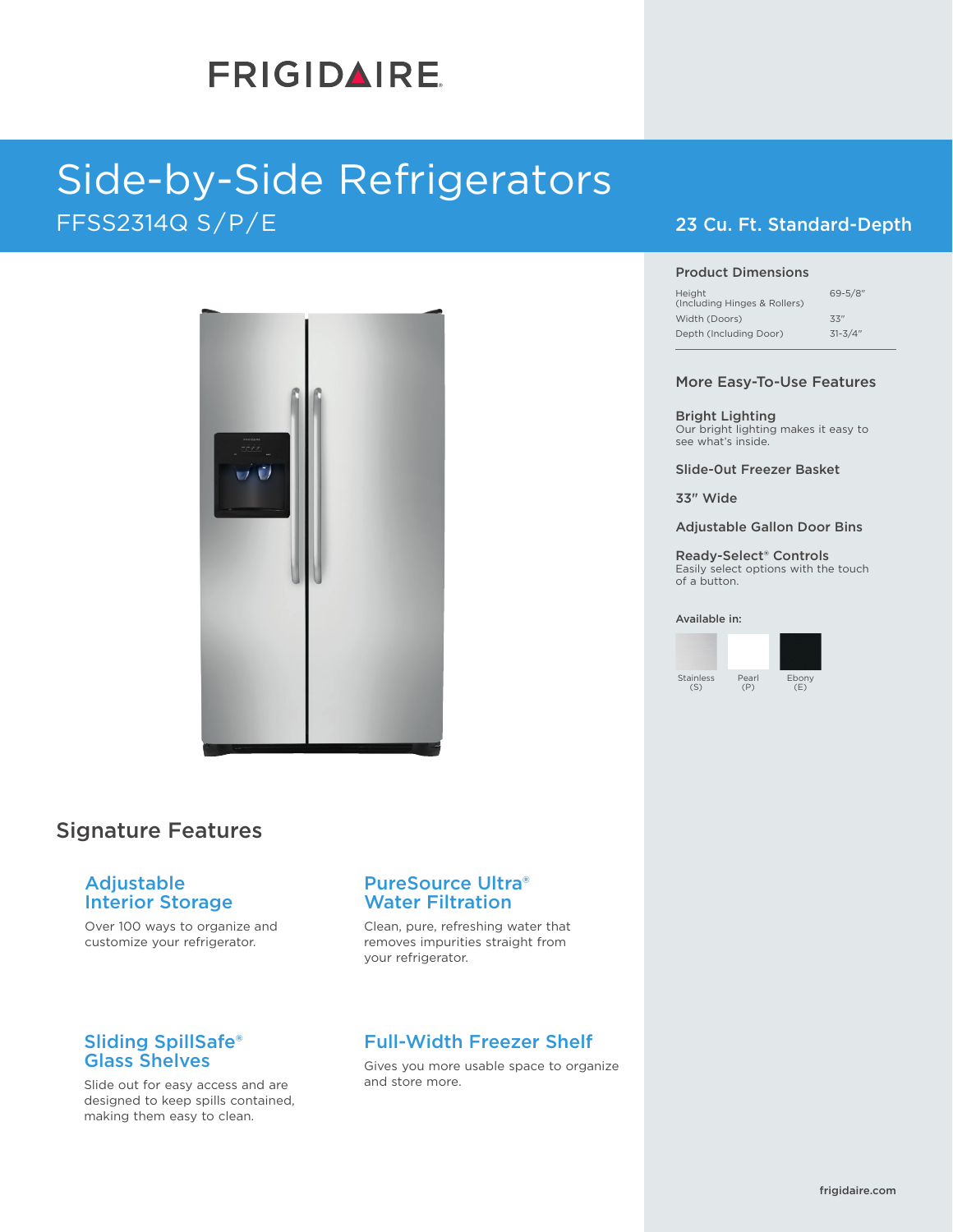## **FRIGIDAIRE**

## Side-by-Side Refrigerators **Frigidaire Baseline**

FFSS2314Q S / P /E 23 Cu. Ft. Standard-Depth

| <b>Features</b>                                        |                                                 |
|--------------------------------------------------------|-------------------------------------------------|
| Door Design                                            | UltraSoft™                                      |
| Door Handle Design                                     | Stainless Steel (S),<br>Color-Coordinated (P/E) |
| Cabinet Finish                                         | Black (S),<br>Color-Coordinated $(P/E)$         |
| Door Stops/Door Closers                                | Yes / Yes                                       |
| Door Hinge Covers                                      | Black (S),<br>Color-Coordinated $(P/E)$         |
| Rollers - Front/Rear                                   | Yes/Yes                                         |
| Energy Saver Plus Technology                           | Yes                                             |
| Water Filter Location                                  | Top Right Rear                                  |
| Sound Package                                          | Quiet Pack                                      |
| <b>Dispenser</b>                                       |                                                 |
| Controls                                               | Ready-Select®                                   |
| Dispenser Design                                       | Short, 2-Paddle                                 |
| Number of Dispenser Buttons                            | $\overline{4}$                                  |
| Crushed Ice/Cube Ice/Water                             | Yes / Yes / No                                  |
| Ice Option/Freeze Option                               |                                                 |
| Display On/Off Option                                  |                                                 |
| Control Lock/Light                                     | No/Yes                                          |
| Temp/Door Ajar/Power Failure Alerts                    |                                                 |
| Water Filter Change Indicator Light                    |                                                 |
| Air Filter Change Indicator Light                      |                                                 |
| <b>Refrigerator Features</b>                           |                                                 |
| Interior Lighting                                      | <b>Bright</b>                                   |
| Water Filter Type                                      | PureSource 3 <sup>®</sup>                       |
|                                                        |                                                 |
| Air Filter Type                                        |                                                 |
| <b>Fixed Shelves</b>                                   | 2 SpillSafe®                                    |
| <b>Sliding Shelves</b>                                 | 1 SpillSafe®                                    |
| Cool Zone <sup>™</sup> Drawer                          |                                                 |
| Wine/Can Rack                                          |                                                 |
| Upper Crisper/Lower Crisper                            | 1 Clear / 1 Clear                               |
| <b>Humidity Controls</b>                               |                                                 |
| Dairy Compartment                                      | 1 Clear                                         |
| <b>Fixed Door Bins</b>                                 | 2 Two-Liter White                               |
| Adjustable Door Bins                                   | 2 One-Gallon White                              |
| Non-Slip Bin Liner / Bottle Retainers                  |                                                 |
| Condiment Bin                                          |                                                 |
| <b>Freezer Features</b>                                |                                                 |
| Door Bins / Tilt-Out Wire Door Bins                    | 4 White/No                                      |
| <b>Fixed Shelves</b>                                   | 1 Flip-Out/2 Wire                               |
| <b>Full Extension Baskets</b>                          |                                                 |
| <b>Full Freezer Baskets</b>                            | 1 Plastic                                       |
| <b>Half Freezer Baskets</b>                            |                                                 |
| Ice Cream Shelf / Pizza Shelf                          |                                                 |
| SpaceSaver <sup>™</sup> Shelf                          |                                                 |
| Lighting                                               | <b>Bright</b>                                   |
| <b>Specifications</b>                                  |                                                 |
| Total Capacity (Cu. Ft.)                               | 22.07                                           |
| Refrigerator Capacity (Cu. Ft.)                        | 14.17                                           |
| Freezer Capacity (Cu. Ft.)                             | 7.9                                             |
| Power Supply Connection Location                       | Right Bottom Rear                               |
| Water Inlet Connection Location                        | Left Bottom Rear                                |
| <b>Voltage Rating</b>                                  | 120V/60Hz/15A                                   |
| Connected Load (kW Rating)<br>@ 120 Volts <sup>1</sup> | 1.02                                            |
| Amps @ 120 Volts                                       | 8.5 Amps                                        |
| Minimum Circuit Required (Amps)                        | 15                                              |
| Shipping Weight (Approx.)                              | 270 Lbs.                                        |
|                                                        |                                                 |

*1 For use on adequately wired 120V, dedicated circuit having 2-wire service with a separate ground wire. Appliance must be grounded for safe operation.*

|                                                                                    | U      |   |
|------------------------------------------------------------------------------------|--------|---|
| <b>Standard</b><br><b>Refrigerator Depth</b><br>vs. Counter Depth<br>Counter Depth |        | Α |
| $-28^{3}/4$ "                                                                      | N<br>B |   |

283 /4" Standard Depth



*NOTE: For planning purposes only. Always consult local and national electric and plumbing codes. Refer to Product Installation Guide for detailed installation instructions on the web at frigidaire.com.*



| <b>Product Dimensions</b>         |                   |
|-----------------------------------|-------------------|
| A-Height (Incl. Hinges & Rollers) | $69 - 5/8$ "      |
| B-Cabinet Width/Door Width        | $32 - 5/8" / 33"$ |
| C-Depth (Incl. Door)              | $31 - 3/4"$       |
| Depth with Door Open 90°          | 48"               |

*Accessories information available on the web at frigidaire.com*

#### **FRIGIDAIRE**

USA • 10200 David Taylor Drive • Charlotte, NC 28262 • 1-800-FRIGIDAIRE • frigidaire.com CANADA • 5855 Terry Fox Way • Mississauga, ON L5V 3E4 • 1-800-265-8352 • frigidaire.ca